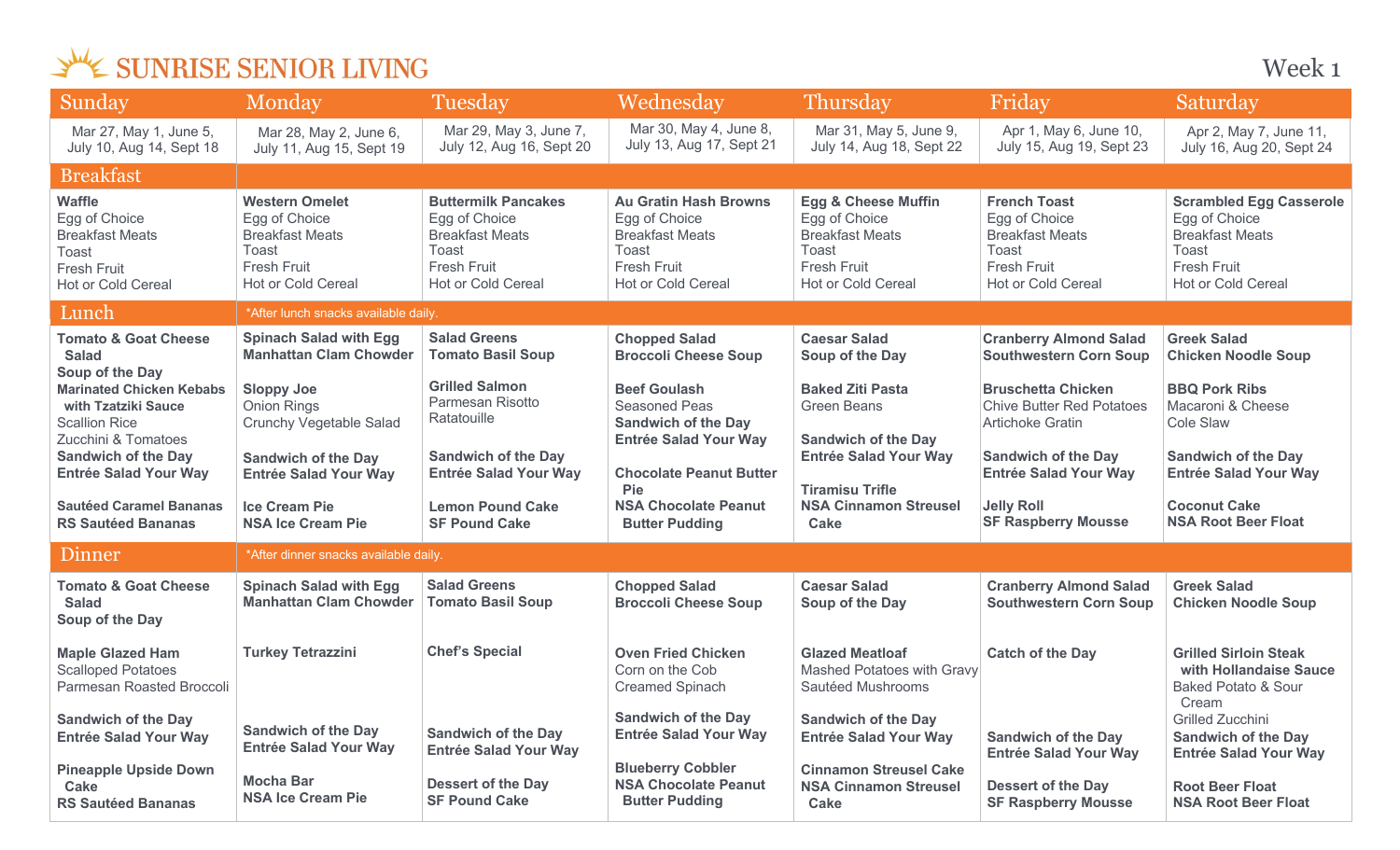| Sunday                                                                                                                                                 | Monday                                                                                                                         | Tuesday                                                                                                                                                                                                                     | Wednesday                                                                                                            | <b>Thursday</b>                                                                                                                | Friday                                                                                                                     | Saturday                                                                                                                              |  |
|--------------------------------------------------------------------------------------------------------------------------------------------------------|--------------------------------------------------------------------------------------------------------------------------------|-----------------------------------------------------------------------------------------------------------------------------------------------------------------------------------------------------------------------------|----------------------------------------------------------------------------------------------------------------------|--------------------------------------------------------------------------------------------------------------------------------|----------------------------------------------------------------------------------------------------------------------------|---------------------------------------------------------------------------------------------------------------------------------------|--|
| Apr 3, May 8, June 12,<br><b>July 17, Aug 21</b>                                                                                                       | Apr 4, May 9, June 13,<br><b>July 18, Aug 22</b>                                                                               | Apr 5, May 10, June 14,<br>July 19, Aug 23                                                                                                                                                                                  | Apr 6, May 11, June 15,<br><b>July 20, Aug 24</b>                                                                    | Apr 7, May 12, June 16,<br>July 21, Aug 25                                                                                     | Apr 8, May 13, June 17,<br>July 22, Aug 26                                                                                 | Apr 9, May 14, June 18,<br>July 23, Aug 27                                                                                            |  |
| <b>Breakfast</b>                                                                                                                                       |                                                                                                                                |                                                                                                                                                                                                                             |                                                                                                                      |                                                                                                                                |                                                                                                                            |                                                                                                                                       |  |
| <b>Waffle</b><br>Egg of Choice<br><b>Breakfast Meats</b><br>Toast<br><b>Fresh Fruit</b><br>Hot or Cold Cereal                                          | <b>Ham &amp; Cheese Omelet</b><br>Egg of Choice<br><b>Breakfast Meats</b><br>Toast<br><b>Fresh Fruit</b><br>Hot or Cold Cereal | <b>Buttermilk Pancakes</b><br>Egg of Choice<br><b>Breakfast Meats</b><br>Toast<br><b>Fresh Fruit</b><br>Hot or Cold Cereal                                                                                                  | <b>Cinnamon Roll</b><br>Egg of Choice<br><b>Breakfast Meats</b><br>Toast<br><b>Fresh Fruit</b><br>Hot or Cold Cereal | <b>Egg &amp; Cheese Muffin</b><br>Egg of Choice<br><b>Breakfast Meats</b><br>Toast<br><b>Fresh Fruit</b><br>Hot or Cold Cereal | <b>French Toast</b><br>Egg of Choice<br><b>Breakfast Meats</b><br>Toast<br><b>Fresh Fruit</b><br><b>Hot or Cold Cereal</b> | <b>Scrambled Egg Casserole</b><br>Egg of Choice<br><b>Breakfast Meats</b><br>Toast<br><b>Fresh Fruit</b><br><b>Hot or Cold Cereal</b> |  |
| Lunch                                                                                                                                                  | *After lunch snacks available daily.                                                                                           |                                                                                                                                                                                                                             |                                                                                                                      |                                                                                                                                |                                                                                                                            |                                                                                                                                       |  |
| <b>Caprese Salad</b><br>Soup of the Day                                                                                                                | <b>Tossed Garden Salad</b><br><b>Italian Wedding Soup</b>                                                                      | <b>Spinach Strawberry Salad</b><br><b>Wild Rice &amp; Mushroom</b>                                                                                                                                                          | <b>Salad Greens with Orange</b><br><b>Lentil Soup</b>                                                                | <b>Grilled Peach Salad</b><br>Soup of the Day                                                                                  | <b>Caesar Salad</b><br><b>Minestrone Soup</b>                                                                              | <b>Wedge Salad</b><br><b>French Onion Soup</b>                                                                                        |  |
| <b>Lemon Rosemary Chicken</b><br><b>Honey Roasted Sweet</b><br>Potatoes<br>Summer Squash<br><b>Sandwich of the Day</b><br><b>Entrée Salad Your Way</b> | <b>Stuffed Cabbage</b><br><b>Seasoned Potato Wedges</b><br><b>Sandwich of the Day</b><br><b>Entrée Salad Your Way</b>          | Soup<br><b>Cheese &amp; Potato Pierogies Oven Fried Fish &amp; Chips</b><br>with Bacon & Sour Cream Succotash<br><b>Caramelized Onions</b><br>Sautéed Cabbage<br><b>Sandwich of the Day</b><br><b>Entrée Salad Your Way</b> | <b>Sandwich of the Day</b><br><b>Entrée Salad Your Way</b>                                                           | <b>Turkey Broccoli</b><br><b>Casserole</b><br><b>Green Beans</b><br><b>Sandwich of the Day</b><br><b>Entrée Salad Your Way</b> | <b>Penne &amp; Meatballs</b><br>Swiss Chard with Garlic<br><b>Sandwich of the Day</b><br><b>Entrée Salad Your Way</b>      | <b>Chicken Pot Pie</b><br><b>Glazed Carrots</b><br><b>Sandwich of the Day</b><br><b>Entrée Salad Your Way</b>                         |  |
| <b>Blonde Brownie Sundae</b><br><b>NSA Blonde Brownie</b><br><b>Sundae</b>                                                                             | <b>Banana Cream Pie</b><br><b>NSA Angel Food Cake</b>                                                                          | <b>Frosted Chocolate Cake</b><br><b>RS Frosted Chocolate Cake</b>                                                                                                                                                           | <b>Strawberry Shortcake</b><br><b>RS Tapioca Pudding</b>                                                             | <b>Coconut Cream Squares</b><br><b>NSA Apple Crisp</b>                                                                         | <b>White Chocolate Bread</b><br><b>Pudding</b><br><b>RS Vanilla Pudding</b>                                                | <b>Raspberry Jam Bar</b><br><b>RS Red Velvet Cake</b>                                                                                 |  |
| Dinner                                                                                                                                                 | *After dinner snacks available daily.                                                                                          |                                                                                                                                                                                                                             |                                                                                                                      |                                                                                                                                |                                                                                                                            |                                                                                                                                       |  |
| <b>Caprese Salad</b><br>Soup of the Day                                                                                                                | <b>Tossed Garden Salad</b><br><b>Italian Wedding Soup</b>                                                                      | <b>Spinach Strawberry Salad</b><br><b>Wild Rice &amp; Mushroom</b><br>Soup                                                                                                                                                  | <b>Salad Greens with Orange</b><br><b>Lentil Soup</b>                                                                | <b>Grilled Peach Salad</b><br>Soup of the Day                                                                                  | <b>Caesar Salad</b><br><b>Minestrone Soup</b>                                                                              | <b>Wedge Salad</b><br><b>French Onion Soup</b>                                                                                        |  |
| <b>Seafood Alfredo with</b><br>Linguini<br>Lemon Butter Broccoli                                                                                       | <b>Chicken Cacciatore</b><br>Creamy Polenta<br>Sautéed Vegetables                                                              | <b>Chef's Special</b>                                                                                                                                                                                                       | <b>Beef &amp; Mushroom Stew</b><br><b>Biscuit</b>                                                                    | <b>Pork Tenderloin Diane</b><br><b>Whipped Red Potatoes</b><br><b>Buttered Peas</b>                                            | <b>Catch of the Day</b>                                                                                                    | <b>Texas Brisket</b><br><b>Horseradish Mashed</b><br>Potatoes<br><b>Roasted Brussels Sprouts</b>                                      |  |
| <b>Sandwich of the Day</b><br><b>Entrée Salad Your Way</b>                                                                                             | <b>Sandwich of the Day</b><br><b>Entrée Salad Your Way</b>                                                                     | <b>Sandwich of the Day</b><br><b>Entrée Salad Your Way</b>                                                                                                                                                                  | <b>Sandwich of the Day</b><br><b>Entrée Salad Your Way</b>                                                           | <b>Sandwich of the Day</b><br><b>Entrée Salad Your Way</b>                                                                     | <b>Sandwich of the Day</b><br><b>Entrée Salad Your Way</b>                                                                 | <b>Sandwich of the Day</b><br><b>Entrée Salad Your Way</b>                                                                            |  |
| <b>Blueberry Cake</b><br><b>NSA Blonde Brownie</b><br><b>Sundae</b>                                                                                    | Angel Food Cake & Berries Dessert of the Day<br><b>NSA Angel Food Cake</b>                                                     | <b>RS Frosted Chocolate Cake</b>                                                                                                                                                                                            | <b>Creamy Rice Pudding</b><br><b>RS Tapioca Pudding</b>                                                              | <b>Apple Crisp</b><br><b>NSA Apple Crisp</b>                                                                                   | <b>Dessert of the Day</b><br><b>RS Vanilla Pudding</b>                                                                     | <b>Red Velvet Cake</b><br><b>RS Red Velvet Cake</b>                                                                                   |  |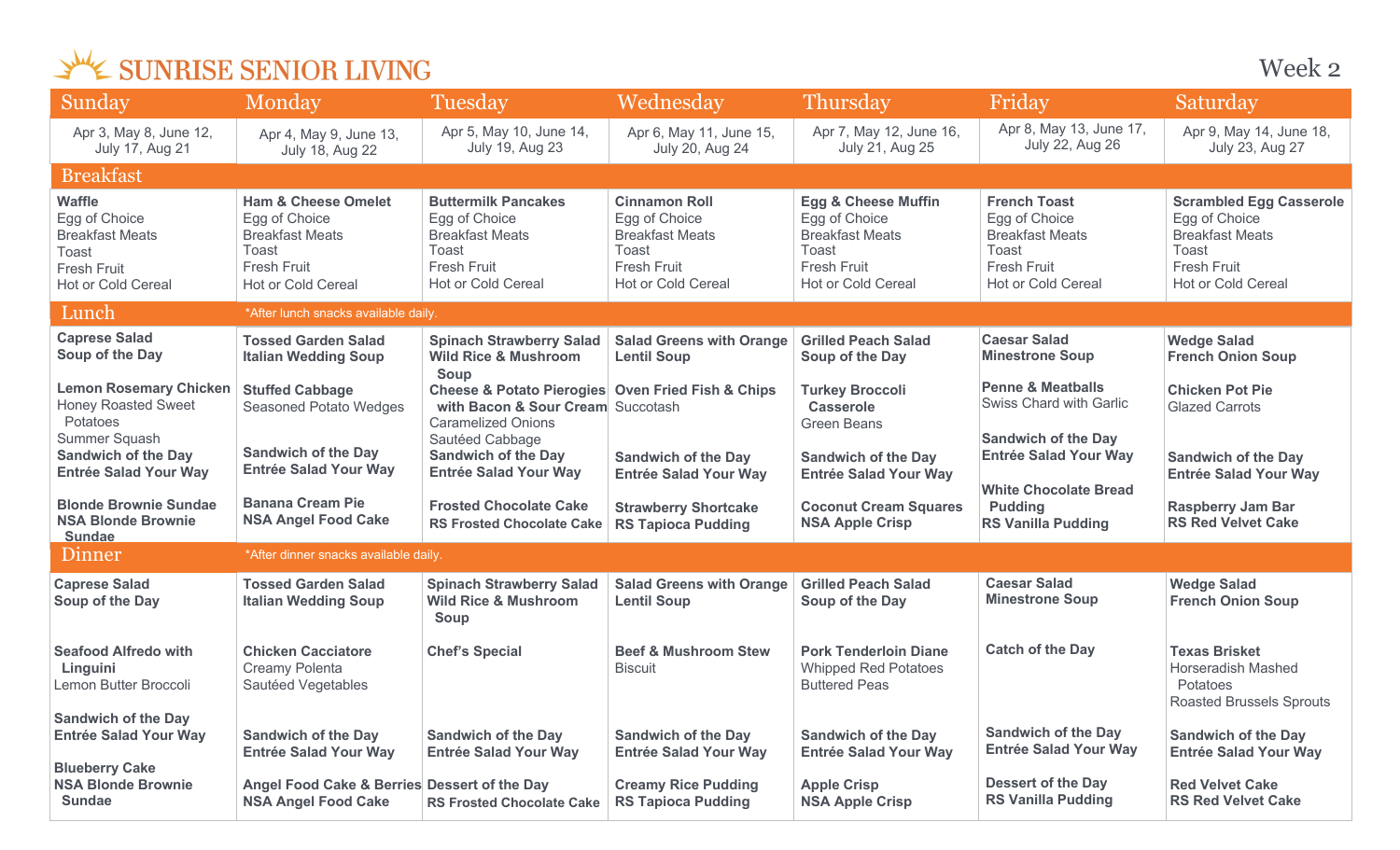Week 3

| Sunday                                                                                                                                           | Monday                                                                                                                              | Tuesday                                                                                                                    | Wednesday                                                                                                              | Thursday                                                                                                                                        | Friday                                                                                                              | Saturday                                                                                                                            |
|--------------------------------------------------------------------------------------------------------------------------------------------------|-------------------------------------------------------------------------------------------------------------------------------------|----------------------------------------------------------------------------------------------------------------------------|------------------------------------------------------------------------------------------------------------------------|-------------------------------------------------------------------------------------------------------------------------------------------------|---------------------------------------------------------------------------------------------------------------------|-------------------------------------------------------------------------------------------------------------------------------------|
| Apr 10, May 15, June 19,<br><b>July 24, Aug 28</b>                                                                                               | Apr 11, May 16, June 20,<br>July 25, Aug 29                                                                                         | Apr 12, May 17, June 21,<br>July 26, Aug 30                                                                                | Apr 13, May 18, June 22,<br>July 27, Aug 31                                                                            | Apr 14, May 19, June 23,<br>July 28, Sept 1                                                                                                     | Apr 15, May 20, June 24,<br>July 29, Sept 2                                                                         | Apr 16, May 21, June 25,<br>July 30, Sept 3                                                                                         |
| <b>Breakfast</b>                                                                                                                                 |                                                                                                                                     |                                                                                                                            |                                                                                                                        |                                                                                                                                                 |                                                                                                                     |                                                                                                                                     |
| <b>Waffle</b><br>Egg of Choice<br><b>Breakfast Meats</b><br>Toast<br><b>Fresh Fruit</b><br>Hot or Cold Cereal                                    | <b>Omelet</b><br>Egg of Choice<br><b>Breakfast Meats</b><br>Toast<br><b>Fresh Fruit</b><br>Hot or Cold Cereal                       | <b>Buttermilk Pancakes</b><br>Egg of Choice<br><b>Breakfast Meats</b><br>Toast<br><b>Fresh Fruit</b><br>Hot or Cold Cereal | <b>Biscuits</b><br>Egg of Choice<br><b>Breakfast Meats</b><br><b>Toast</b><br><b>Fresh Fruit</b><br>Hot or Cold Cereal | <b>Egg &amp; Cheese Muffin</b><br>Egg of Choice<br><b>Breakfast Meats</b><br>Toast<br>Fresh Fruit<br>Hot or Cold Cereal                         | <b>French Toast</b><br>Egg of Choice<br><b>Breakfast Meats</b><br>Toast<br><b>Fresh Fruit</b><br>Hot or Cold Cereal | <b>Au Gratin Hash Browns</b><br>Egg of Choice<br><b>Breakfast Meats</b><br>Toast<br><b>Fresh Fruit</b><br><b>Hot or Cold Cereal</b> |
| Lunch                                                                                                                                            | *After lunch snacks available daily.                                                                                                |                                                                                                                            |                                                                                                                        |                                                                                                                                                 |                                                                                                                     |                                                                                                                                     |
| <b>Lettuce &amp; Tomato Salad</b><br>Soup of the Day                                                                                             | <b>BLT Salad</b><br><b>Chicken Tortilla Soup</b>                                                                                    | <b>Citrus-Avocado Salad</b><br><b>Clam Chowder</b>                                                                         | <b>Chopped Salad</b><br><b>Cream of Potato Soup</b>                                                                    | <b>Greek Salad</b><br>Soup of the Day                                                                                                           | <b>Beet &amp; Apple Salad</b><br><b>Mushroom Barley Soup</b>                                                        | <b>Mediterranean Salad</b><br><b>Chicken Noodle Soup</b>                                                                            |
| <b>Herb Grilled Chicken Thigh</b><br><b>Herbed Couscous</b><br><b>Baked Tomato</b><br><b>Sandwich of the Day</b><br><b>Entrée Salad Your Way</b> | <b>Blackened Shrimp</b><br>Red Beans & Rice<br><b>Grilled Peppers</b><br><b>Sandwich of the Day</b><br><b>Entrée Salad Your Way</b> | <b>Stuffed Peppers &amp;</b><br><b>Marinara Sauce</b><br>Roasted Potato Wedges<br><b>Sandwich of the Day</b>               | <b>Turkey Chili</b><br><b>Baked Potato with Broccoli</b><br>& Cheese<br><b>Sandwich of the Day</b>                     | <b>Kielbasa with Grain</b><br><b>Mustard</b><br>German Potato Salad<br>Sauerkraut<br><b>Sandwich of the Day</b><br><b>Entrée Salad Your Way</b> | <b>Shepherd's Pie</b><br><b>Roasted Cauliflower</b><br><b>Sandwich of the Day</b>                                   | <b>Baked Spaghetti Casserole</b><br>Sautéed Spinach<br><b>Sandwich of the Day</b>                                                   |
| <b>Lemon Poppy Seed Cake</b><br><b>RS Frosted Lemon Cake</b>                                                                                     | <b>Coffee Cake with Streusel</b><br><b>NSA Cinnamon Streusel</b><br><b>Cake</b>                                                     | <b>Entrée Salad Your Way</b><br><b>Blueberry Bar</b><br><b>NSA Blueberry Crisp</b>                                         | <b>Entrée Salad Your Way</b><br><b>Cherries Jubilee</b><br><b>NSA Cherries Jubilee</b>                                 | <b>Assorted Cookies</b><br><b>SF Assorted Cookies</b>                                                                                           | <b>Entrée Salad Your Way</b><br><b>Chocolate Trifle</b><br><b>RS Chocolate Pudding</b>                              | <b>Entrée Salad Your Way</b><br><b>Mocha Mousse</b><br><b>SF Cappuccino Mousse</b>                                                  |
| Dinner                                                                                                                                           | *After dinner snacks available daily.                                                                                               |                                                                                                                            |                                                                                                                        |                                                                                                                                                 |                                                                                                                     |                                                                                                                                     |
| <b>Lettuce &amp; Tomato Salad</b><br>Soup of the Day                                                                                             | <b>BLT Salad</b><br><b>Chicken Tortilla Soup</b>                                                                                    | <b>Citrus-Avocado Salad</b><br><b>Clam Chowder</b>                                                                         | <b>Chopped Salad</b><br><b>Cream of Potato Soup</b>                                                                    | <b>Greek Salad</b><br>Soup of the Day                                                                                                           | <b>Beet &amp; Apple Salad</b><br><b>Mushroom Barley Soup</b>                                                        | <b>Mediterranean Salad</b><br><b>Chicken Noodle Soup</b>                                                                            |
| <b>Pork Schnitzel with Dill</b><br>with Applesauce<br><b>Rosemary Red Potatoes</b><br><b>Roasted Beets</b>                                       | <b>Roast Turkey &amp; Gravy</b><br>with Cranberry Sauce<br><b>Traditional Stuffing</b><br>Green Beans Almondine                     | <b>Chef's Special</b>                                                                                                      | <b>Meat Lasagna</b><br>Parmesan Zucchini                                                                               | <b>Honey BBQ Chicken</b><br>Macaroni & Cheese<br>Summer Vegetable Ragout                                                                        | <b>Catch of the Day</b>                                                                                             | <b>Corned Beef</b><br><b>Boiled Potatoes</b><br><b>Parslied Carrots</b><br>Seasoned Cabbage                                         |
| <b>Sandwich of the Day</b><br><b>Entrée Salad Your Way</b>                                                                                       | <b>Sandwich of the Day</b><br><b>Entrée Salad Your Way</b>                                                                          | <b>Sandwich of the Day</b><br><b>Entrée Salad Your Way</b>                                                                 | <b>Sandwich of the Day</b><br><b>Entrée Salad Your Way</b>                                                             | <b>Sandwich of the Day</b><br><b>Entrée Salad Your Way</b>                                                                                      | <b>Sandwich of the Day</b><br><b>Entrée Salad Your Way</b>                                                          | <b>Sandwich of the Day</b><br><b>Entrée Salad Your Way</b>                                                                          |
| <b>Bananas Foster Sundae</b><br><b>RS Frosted Lemon Cake</b>                                                                                     | <b>Peach Pie</b><br><b>NSA Cinnamon Streusel</b><br>Cake                                                                            | <b>Dessert of the Day</b><br><b>NSA Blueberry Crisp</b>                                                                    | <b>Ambrosia Salad</b><br><b>NSA Cherries Jubilee</b>                                                                   | <b>Strawberry Cream Pie</b><br><b>SF Assorted Cookies</b>                                                                                       | <b>Dessert of the Day</b><br><b>RS Chocolate Pudding</b>                                                            | <b>Cheesecake</b><br><b>SF Cappuccino Mousse</b>                                                                                    |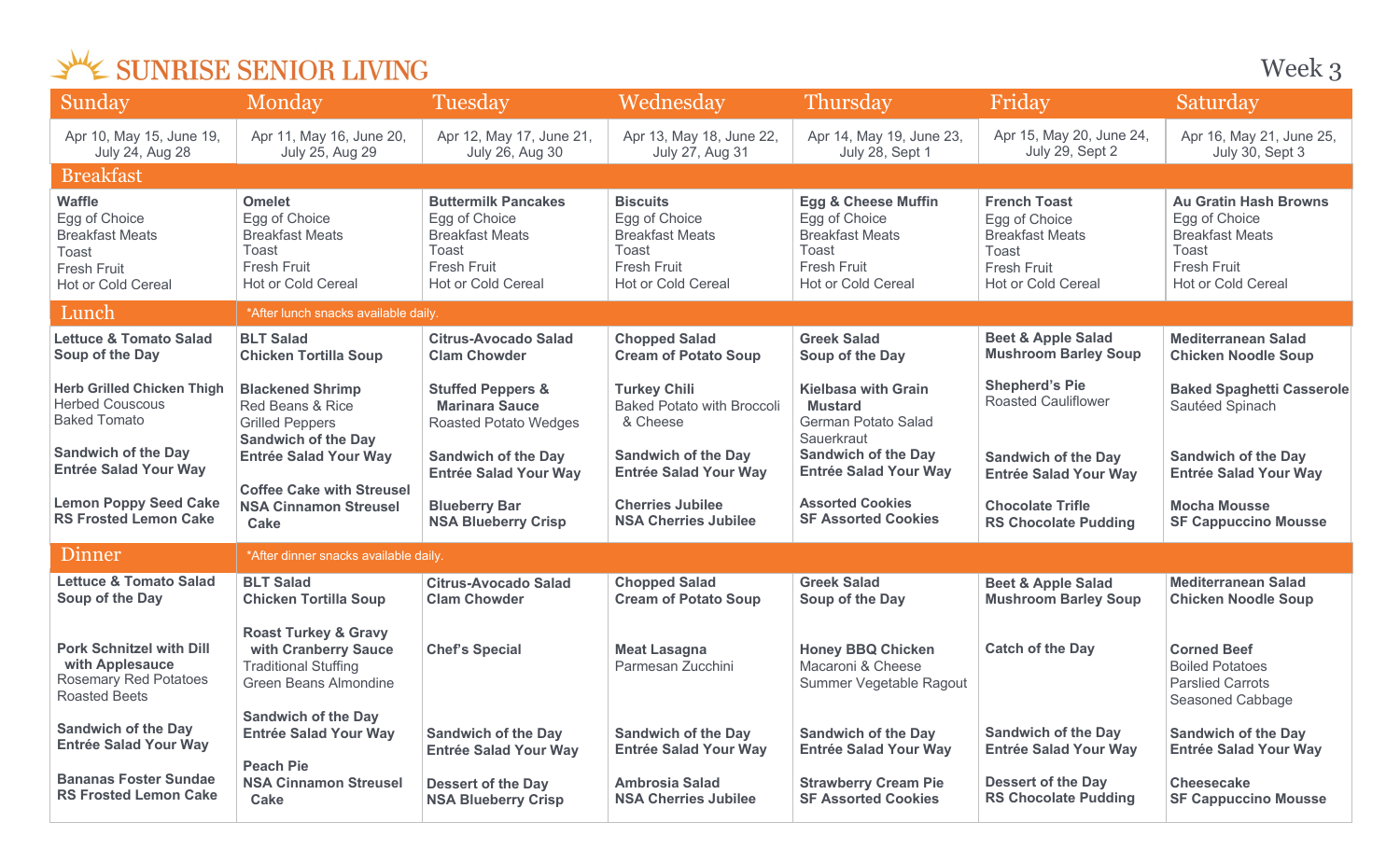Week 4

| Sunday                                                                                                               | Monday                                                                                                                | Tuesday                                                                                                                                  | Wednesday                                                                                                            | Thursday                                                                                                                              | Friday                                                                                                                            | Saturday                                                                                                                       |  |
|----------------------------------------------------------------------------------------------------------------------|-----------------------------------------------------------------------------------------------------------------------|------------------------------------------------------------------------------------------------------------------------------------------|----------------------------------------------------------------------------------------------------------------------|---------------------------------------------------------------------------------------------------------------------------------------|-----------------------------------------------------------------------------------------------------------------------------------|--------------------------------------------------------------------------------------------------------------------------------|--|
| Apr 17, May 22, June 26,<br>July 31, Sept 4                                                                          | Apr 18, May 23, June 27,<br>Aug 1, Sept 5                                                                             | Apr 19, May 24, June 28,<br>Aug 2, Sept 6                                                                                                | Apr 20, May 25, June 29,<br>Aug 3, Sept 7                                                                            | Apr 21, May 26, June 30,<br>Aug 4, Sept 8                                                                                             | Apr 22, May 27, July 1,<br>Aug 5, Sept 9                                                                                          | Apr 23, May 28, July 2,<br>Aug 6, Sept 10                                                                                      |  |
| <b>Breakfast</b>                                                                                                     |                                                                                                                       |                                                                                                                                          |                                                                                                                      |                                                                                                                                       |                                                                                                                                   |                                                                                                                                |  |
| <b>Waffle</b><br>Egg of Choice<br><b>Breakfast Meats</b><br>Toast<br><b>Fresh Fruit</b><br><b>Hot or Cold Cereal</b> | <b>Western Omelet</b><br>Egg of Choice<br><b>Breakfast Meats</b><br>Toast<br>Fresh Fruit<br><b>Hot or Cold Cereal</b> | <b>Buttermilk Pancakes</b><br>Egg of Choice<br><b>Breakfast Meats</b><br>Toast<br><b>Fresh Fruit</b><br><b>Hot or Cold Cereal</b>        | <b>Cinnamon Roll</b><br>Egg of Choice<br><b>Breakfast Meats</b><br>Toast<br>Fresh Fruit<br><b>Hot or Cold Cereal</b> | <b>Egg &amp; Cheese Muffin</b><br>Egg of Choice<br><b>Breakfast Meats</b><br><b>Toast</b><br><b>Fresh Fruit</b><br>Hot or Cold Cereal | <b>French Toast</b><br>Egg of Choice<br><b>Breakfast Meats</b><br><b>Toast</b><br><b>Fresh Fruit</b><br><b>Hot or Cold Cereal</b> | <b>Scrambled Egg Casserole</b><br>Egg of Choice<br><b>Breakfast Meats</b><br>Toast<br><b>Fresh Fruit</b><br>Hot or Cold Cereal |  |
| Lunch                                                                                                                | *After lunch snacks available daily.                                                                                  |                                                                                                                                          |                                                                                                                      |                                                                                                                                       |                                                                                                                                   |                                                                                                                                |  |
| <b>Citrus Beet Salad</b><br>Soup of the Day                                                                          | <b>Tomato &amp; Goat Cheese</b><br><b>Salad</b><br><b>Chicken Orzo Soup</b>                                           | <b>Wedge Salad</b><br><b>Turkey Rice Soup</b>                                                                                            | <b>Spinach Parmesan Salad</b><br><b>Vegetable Beef Soup</b>                                                          | <b>Caesar Salad</b><br>Soup of the Day                                                                                                | <b>Salad Greens</b><br><b>Potato Leek Soup</b>                                                                                    | <b>Tossed Garden Salad</b><br><b>Hungarian Mushroom Soup</b>                                                                   |  |
| <b>Salmon with Lemon</b><br><b>Cream Sauce</b><br>Pesto Orzo<br><b>Grilled Vegetables</b>                            | <b>Chicken Paprikash</b><br><b>Steamed Rice</b><br>Seasoned Peas<br><b>Sandwich of the Day</b>                        | <b>Swedish Meatballs</b><br><b>Parslied Noodles</b><br>Peas & Pearl Onions<br><b>Sandwich of the Day</b><br><b>Entrée Salad Your Way</b> | <b>Cheese Pizza</b><br>Side Salad<br><b>Sandwich of the Day</b>                                                      | <b>Chicken Parmesan</b><br>Spaghetti & Marinara<br>Basil Zucchini Sauté<br><b>Sandwich of the Day</b>                                 | <b>BBQ Pulled Pork</b><br><b>Baked Beans</b><br>Cole Slaw<br><b>Sandwich of the Day</b>                                           | <b>Chicken &amp; Biscuits</b><br><b>Baby Carrots</b><br><b>Sandwich of the Day</b>                                             |  |
| <b>Sandwich of the Day</b><br><b>Entrée Salad Your Way</b>                                                           | <b>Entrée Salad Your Way</b>                                                                                          | <b>German Chocolate Cake</b>                                                                                                             | <b>Entrée Salad Your Way</b>                                                                                         | <b>Entrée Salad Your Way</b>                                                                                                          | <b>Entrée Salad Your Way</b>                                                                                                      | <b>Entrée Salad Your Way</b>                                                                                                   |  |
| <b>Peach Melba</b><br><b>NSA Peach Melba</b>                                                                         | <b>Cherry Pie</b><br><b>SF Chocolate Chip Cookie</b>                                                                  | <b>RS Frosted Chocolate</b><br>Cake                                                                                                      | <b>Boston Cream Cake</b><br><b>NSA Baked Apples</b>                                                                  | <b>Lemon Mousse</b><br><b>SF Lemon Mousse</b>                                                                                         | <b>Frosted Yellow Cake</b><br><b>RS Frosted Yellow Cake</b>                                                                       | <b>Coconut Cream Custard</b><br><b>RS Carrot Cake</b>                                                                          |  |
| Dinner                                                                                                               | *After dinner snacks available daily.                                                                                 |                                                                                                                                          |                                                                                                                      |                                                                                                                                       |                                                                                                                                   |                                                                                                                                |  |
| <b>Citrus Beet Salad</b><br>Soup of the Day                                                                          | <b>Tomato &amp; Goat Cheese</b><br><b>Salad</b><br><b>Chicken Orzo Soup</b>                                           | <b>Wedge Salad</b><br><b>Turkey Rice Soup</b>                                                                                            | <b>Spinach Parmesan Salad</b><br><b>Vegetable Beef Soup</b>                                                          | <b>Caesar Salad</b><br>Soup of the Day                                                                                                | <b>Salad Greens</b><br><b>Potato Leek Soup</b>                                                                                    | <b>Tossed Garden Salad</b><br><b>Hungarian Mushroom Soup</b>                                                                   |  |
| <b>Glazed Meatloaf</b><br><b>Cheddar Mashed Potatoes</b><br><b>Herbed Green Beans</b>                                | <b>Baked Ham</b><br>Parmesan Bread Pudding<br><b>Broccoli Spears</b>                                                  | <b>Chef's Special</b>                                                                                                                    | <b>Braised Pork Chop</b><br><b>Savory Stuffing</b><br><b>Roasted Beets</b>                                           | <b>Beef Pot Roast</b><br><b>Rissole Potatoes</b><br><b>Sherried Mushrooms</b>                                                         | <b>Catch of the Day</b>                                                                                                           | <b>Sirloin of Beef Au Jus</b><br>Baked Potato & Sour Cream<br><b>Creamed Spinach</b>                                           |  |
| <b>Sandwich of the Day</b><br><b>Entrée Salad Your Way</b><br><b>Banana Bread</b>                                    | <b>Sandwich of the Day</b><br><b>Entrée Salad Your Way</b><br><b>Chocolate Chip Cookie Bar</b>                        | <b>Sandwich of the Day</b><br><b>Entrée Salad Your Way</b><br><b>Dessert of the Day</b><br><b>RS Frosted Chocolate</b>                   | <b>Sandwich of the Day</b><br><b>Entrée Salad Your Way</b><br><b>Escalloped Apples</b>                               | <b>Sandwich of the Day</b><br><b>Entrée Salad Your Way</b><br><b>Hot Fudge Sundae</b>                                                 | <b>Sandwich of the Day</b><br><b>Entrée Salad Your Way</b><br><b>Dessert of the Day</b>                                           | <b>Sandwich of the Day</b><br><b>Entrée Salad Your Way</b><br><b>Carrot Cake</b>                                               |  |
| <b>NSA Peach Melba</b>                                                                                               | <b>SF Chocolate Chip Cookie</b>                                                                                       | Cake                                                                                                                                     | <b>NSA Baked Apples</b>                                                                                              | <b>SF Lemon Mousse</b>                                                                                                                | <b>RS Frosted Yellow Cake</b>                                                                                                     | <b>RS Carrot Cake</b>                                                                                                          |  |